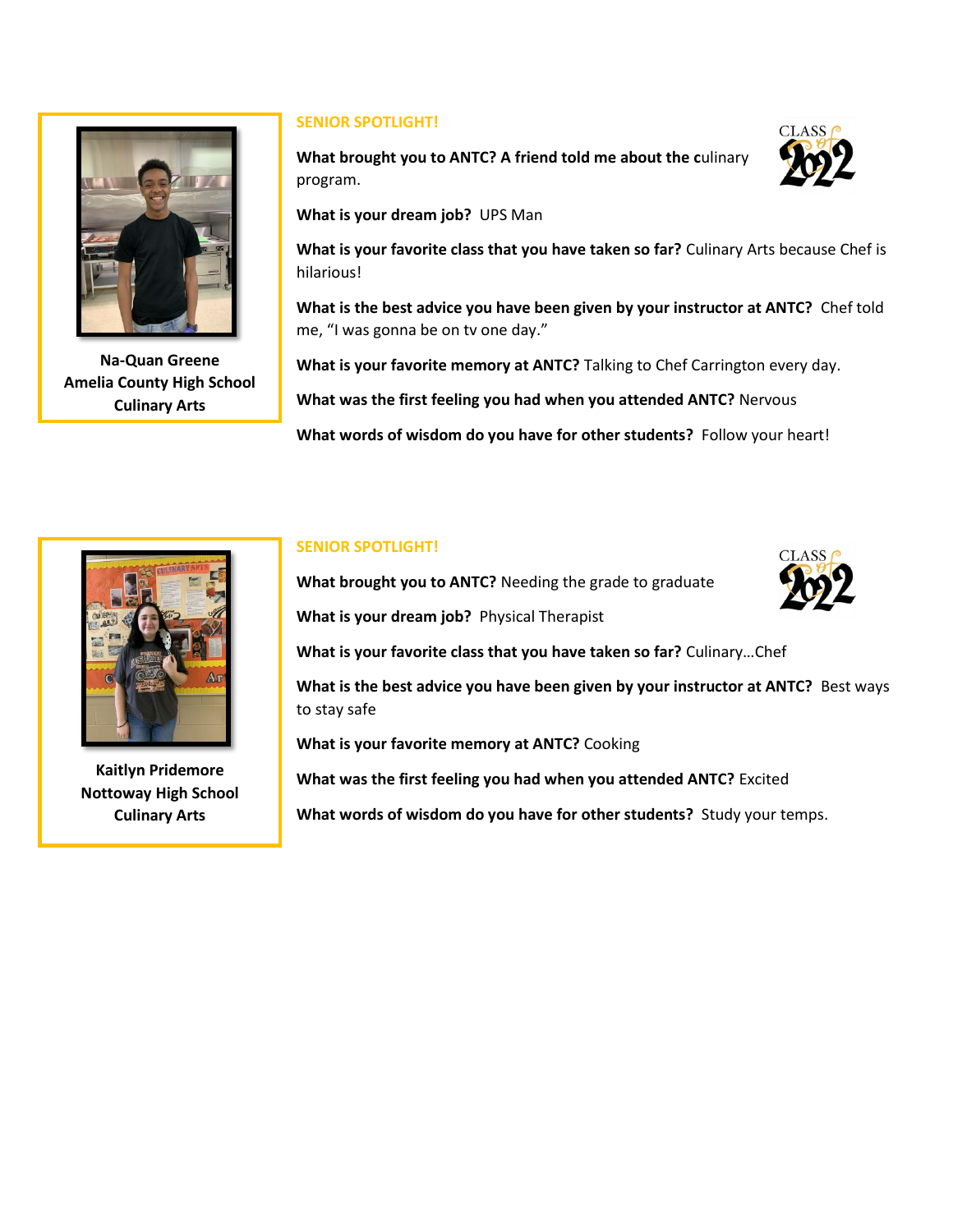## **TREASURED MOMENTS**

**End of the Year Celebration…Hamburger & Hot Dogs!!**



**Two of our Beautiful Licensed Cosmetologist from Amelia and Cumberland!!!**



**Mr. Spradlin taking one for the team and allowing Mrs. Rajah to demonstrate a scissor cut on him!**